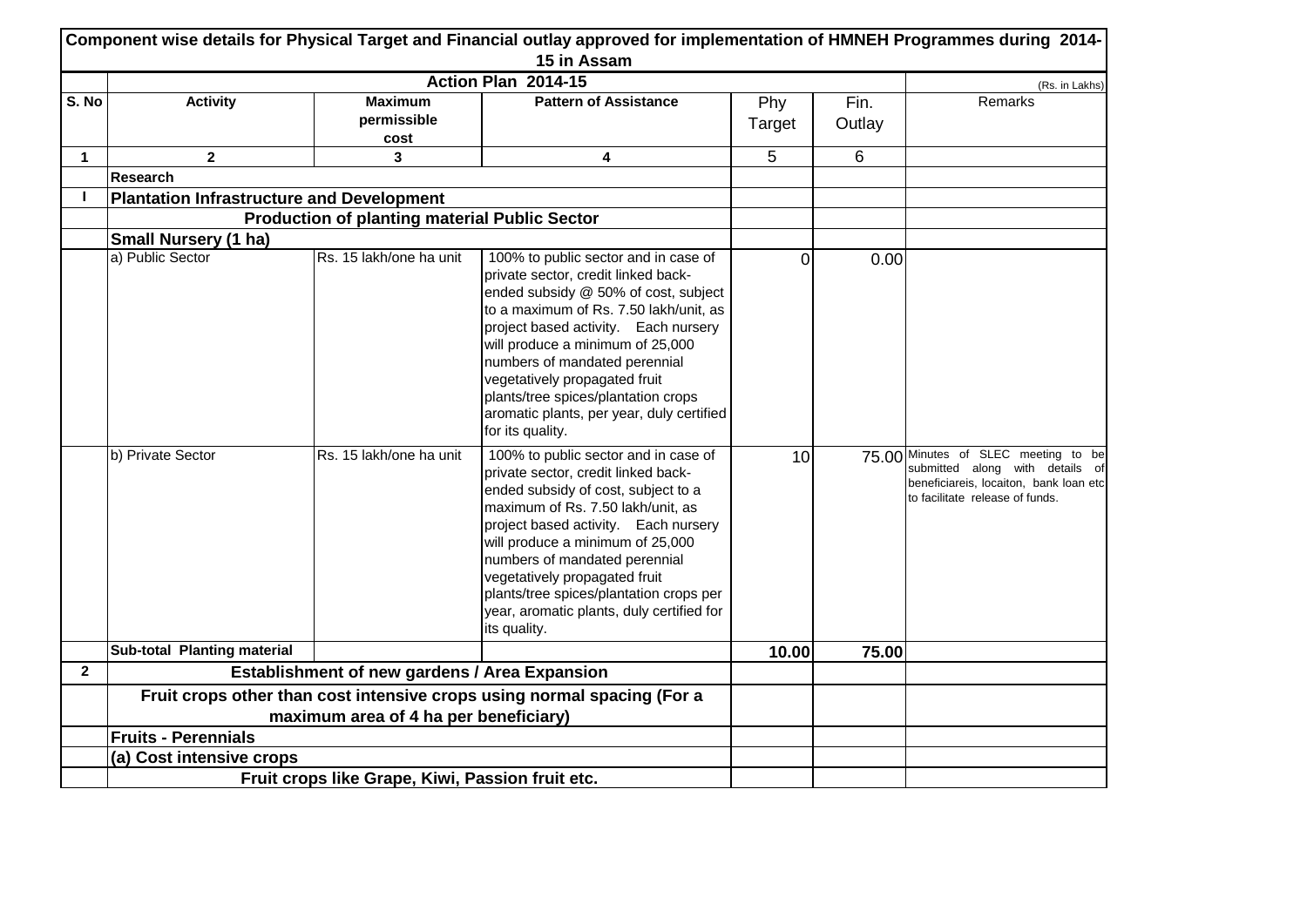| a) Integrated package with drip $\operatorname{Rs.}$ 4.00 lakh/ha.<br>irrigation and trellis. |                  | Maximum of Rs. 1.60 lakh/- per ha.<br>(40% of cost) for meeting the<br>expenditure on planting material and<br>cost of material for drip irrigation,<br>trellies and INM/IPM, in 3 installments<br>of 60:20:20 subject to survival rate of<br>75% in 2 <sup>nd</sup> year and 90% in 3rd year).                                                                                             | $\overline{0}$   | 0.00  |  |
|-----------------------------------------------------------------------------------------------|------------------|---------------------------------------------------------------------------------------------------------------------------------------------------------------------------------------------------------------------------------------------------------------------------------------------------------------------------------------------------------------------------------------------|------------------|-------|--|
| b) Without integration                                                                        | Rs. 1.25 lakh/ha | Maximum of Rs. 0.50 lakh/ha (40% of<br>cost) for meeting the expenditure on<br>planting material and cost of INM/IPM<br>in three installments of 60:20:20<br>subject to survival rate of 75% in 2 <sup>nd</sup><br>year and 90% in 3rd year.<br>For $(a)$<br>and (b) above, in the case of TSP<br>areas, Andaman & Nicobar and<br>Lakshadweep Islands, assistance will<br>be @ 50% of cost. | $\overline{0}$   | 0.00  |  |
| sub total                                                                                     |                  |                                                                                                                                                                                                                                                                                                                                                                                             | $\mathbf{0}$     | 0.00  |  |
| <b>Maintenance without Integration</b>                                                        |                  |                                                                                                                                                                                                                                                                                                                                                                                             |                  |       |  |
| 1st Year                                                                                      |                  |                                                                                                                                                                                                                                                                                                                                                                                             | 100              | 15.00 |  |
| 2nd Year                                                                                      |                  |                                                                                                                                                                                                                                                                                                                                                                                             | 45               | 6.75  |  |
| sub total maintenance                                                                         |                  |                                                                                                                                                                                                                                                                                                                                                                                             | $\overline{145}$ | 21.75 |  |
| ii) Strawberry                                                                                |                  |                                                                                                                                                                                                                                                                                                                                                                                             |                  |       |  |
| a) Integrated package with drip Rs. 2.80 lakh/ha<br>irrigation & mulching                     |                  | Maximum of Rs. 1.12 lakh/ per ha.<br>(40% of cost) for meeting the<br>expenditure on planting material and<br>cost of material for drip irrigation,<br>mulching and INM/IPM, in one<br>installment.                                                                                                                                                                                         | 25               | 35.00 |  |
| b) Without integration                                                                        | Rs. 1.25 lakh/ha | Maximum of Rs. 0.50 lakh/ha (40% of<br>cost) for meeting the expenditure on<br>planting material and cost of INM/IPM<br>one installment.<br>For (a) and (b) above, in the case of<br>TSP areas, Andaman & Nicobar and<br>Lakshadweep Islands, assistance will<br>be @ 50% of cost.                                                                                                          | $\overline{0}$   | 0.00  |  |
| sub total                                                                                     |                  |                                                                                                                                                                                                                                                                                                                                                                                             | 25               | 35.00 |  |
| <b>Maintenance without Integration</b>                                                        |                  |                                                                                                                                                                                                                                                                                                                                                                                             |                  |       |  |
| 1st Year                                                                                      |                  |                                                                                                                                                                                                                                                                                                                                                                                             | $\overline{0}$   | 0.00  |  |
| 2nd Year                                                                                      |                  |                                                                                                                                                                                                                                                                                                                                                                                             | $\overline{0}$   | 0.00  |  |
| iii) Banana (sucker)                                                                          |                  |                                                                                                                                                                                                                                                                                                                                                                                             |                  |       |  |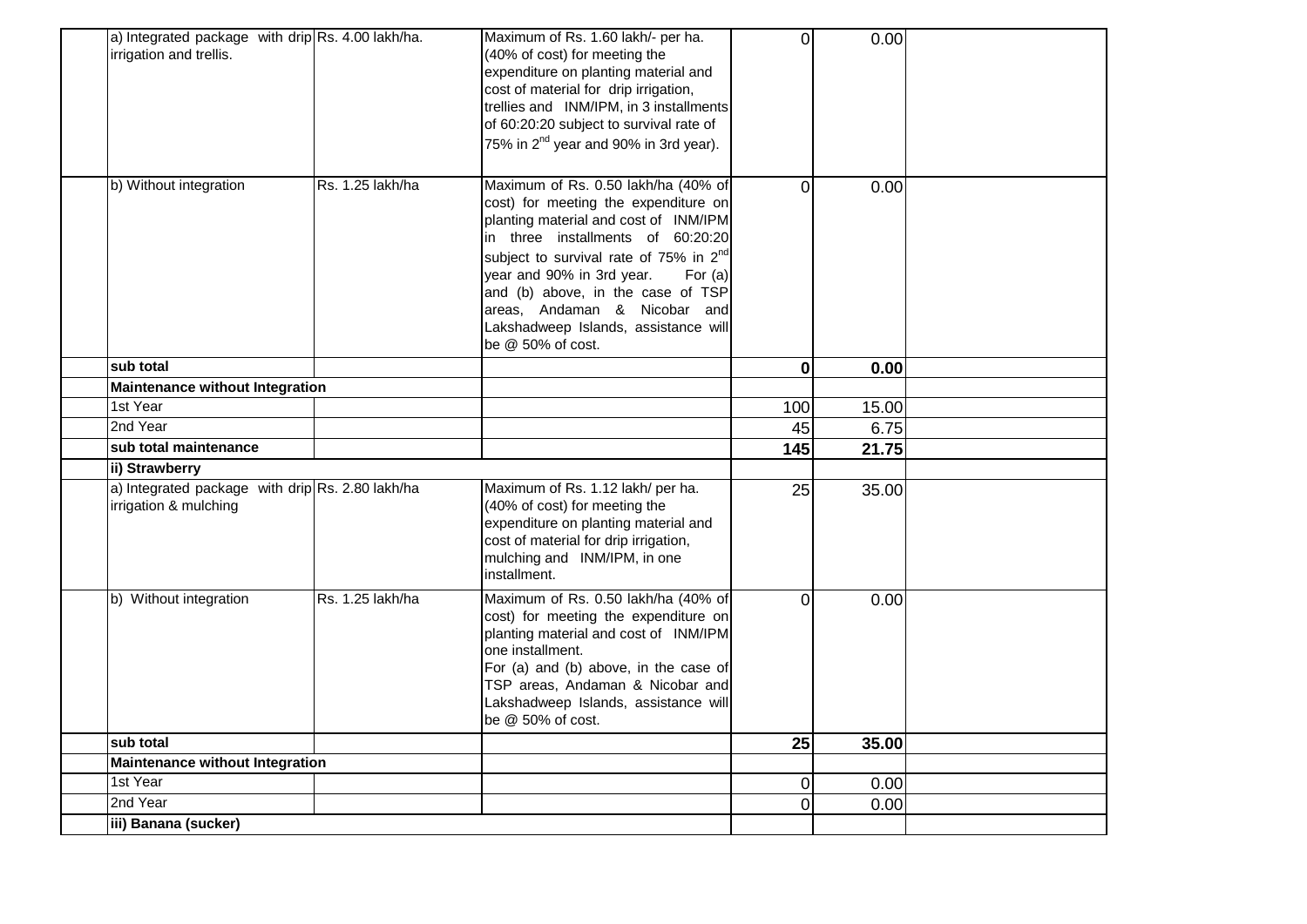| Integrated package with Rs. 2.00 lakh/ha<br>$ a\rangle$<br>drip irrigation. |                  | Maximum of Rs. 0.80 lakh/ha (40% of<br>the cost) for meeting expenditure on<br>planting material, drip irrigation and<br>cost of material for INM/IPM, in 2<br>installments (75:25).                                                                                                                                      | 50       | 37.50  |  |
|-----------------------------------------------------------------------------|------------------|---------------------------------------------------------------------------------------------------------------------------------------------------------------------------------------------------------------------------------------------------------------------------------------------------------------------------|----------|--------|--|
| b) Without integration                                                      | Rs.87,500/ha     | Maximum of Rs. 0.35 lakh/ha (40% of<br>cost) for meeting the expenditure on<br>planting material and cost of INM/IPM<br>in 2 installments (75:25). For (a) and<br>(b) above, in the case of TSP areas,<br>Nicobar<br>Andaman<br>&<br>and<br>Lakshadweep Islands, assistance will<br>be @ 50% of cost in 2 installments.   | 60       | 19.69  |  |
| sub total                                                                   |                  |                                                                                                                                                                                                                                                                                                                           | 110      | 57.19  |  |
| <b>Maintenance without Integration</b><br>1st Year                          |                  |                                                                                                                                                                                                                                                                                                                           |          |        |  |
|                                                                             |                  |                                                                                                                                                                                                                                                                                                                           | 825      | 108.28 |  |
| sub total maintenance                                                       |                  |                                                                                                                                                                                                                                                                                                                           | 825      | 108.28 |  |
| iv) Pineapple (sucker)                                                      |                  |                                                                                                                                                                                                                                                                                                                           |          |        |  |
| Integrated package with Rs. 3.00 lakh/ha<br>a)<br>drip irrigation.          |                  | Maximum of Rs. 1.20 lakh/ha (40% of<br>the cost) for meeting expenditure on<br>planting material, drip irrigation and<br>cost of material for INM/IPM, in 2<br>installments.                                                                                                                                              | $\Omega$ | 0.000  |  |
| b) Without integration                                                      | Rs.87,500/ha     | Maximum of Rs. 0.35 lakh/ha (40% of<br>cost) for meeting the expenditure on<br>planting material and cost of INM/IPM<br>in 2 installments (75:25).<br>For (a) and (b) above, in the case of<br>TSP areas, Andaman & Nicobar and<br>Lakshadweep Islands, assistance will<br>be @ 50% of cost in 2 installments<br>(75:25). | 150      | 49.22  |  |
| sub total                                                                   |                  |                                                                                                                                                                                                                                                                                                                           | 150      | 49.22  |  |
| <b>Maintenance without Integration</b>                                      |                  |                                                                                                                                                                                                                                                                                                                           |          |        |  |
| 1st Year                                                                    |                  |                                                                                                                                                                                                                                                                                                                           | $\Omega$ | 0.00   |  |
| v) Banana (TC)                                                              |                  |                                                                                                                                                                                                                                                                                                                           |          |        |  |
| a) Integrated package with drip<br>irrigation.                              | Rs. 3.00 lakh/ha | Maximum of Rs. 1.20 lakh/ha (40 % of<br>cost) for meeting the expenditure on<br>planting material and cost of material<br>for drip system, INM/IPM etc., in 2<br>installments (75:25).                                                                                                                                    | 50       | 56.25  |  |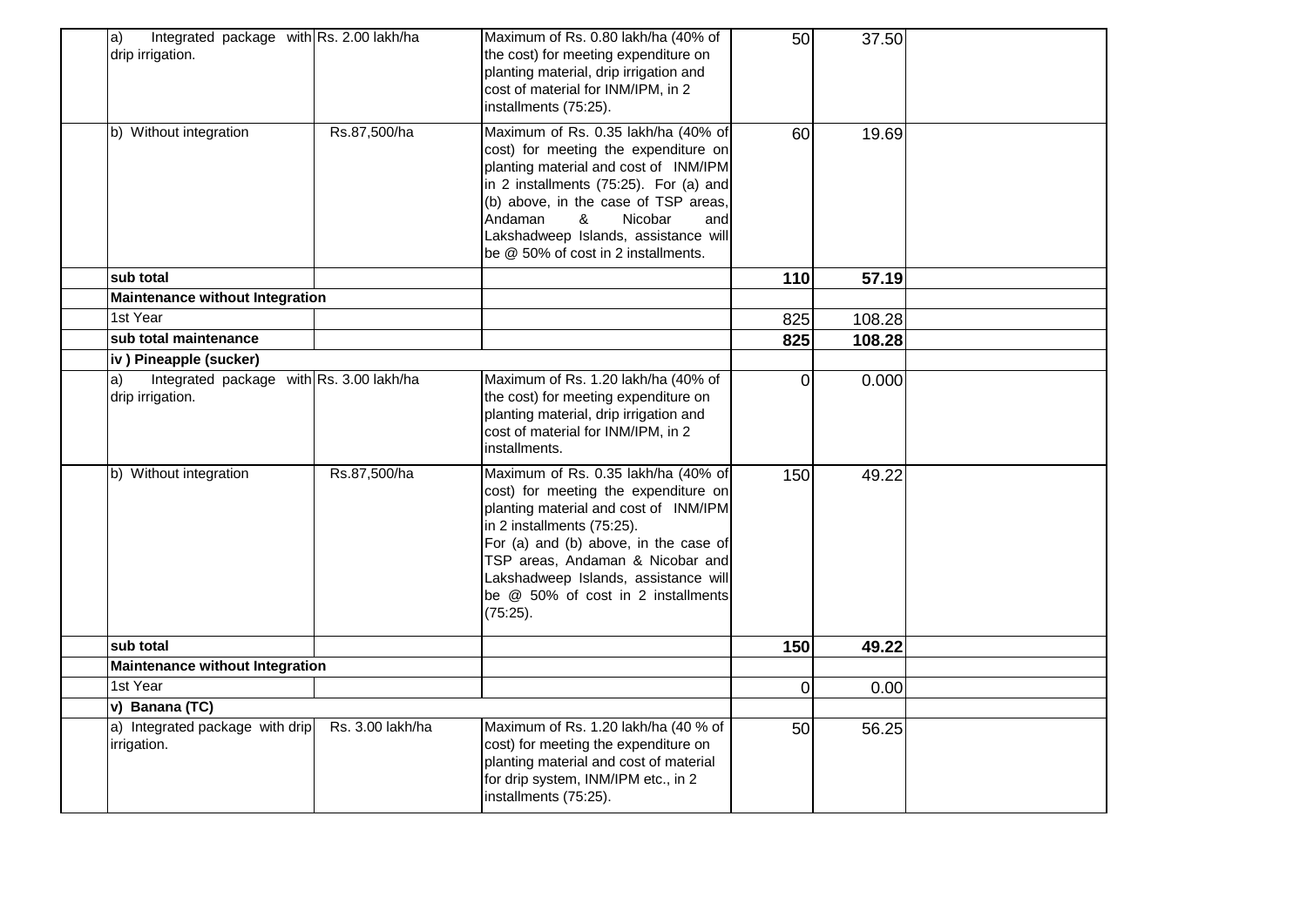| b) Without integration                                                            | Rs. 1.25 lakh/ha. | Max. of Rs. 0.50 lakh per ha, (40% of<br>cost) for meeting the expenditure on<br>planting material and cost of INM/IPM<br>in 2 installments (75:25).<br>For (a) and (b) above, in the case of<br>TSP areas, Andaman & Nicobar and<br>Lakshadweep Islands, assistance will<br>be @ 50% of cost in 2 installments<br>(75:25).                                     | $\overline{0}$ | 0.00  |  |
|-----------------------------------------------------------------------------------|-------------------|-----------------------------------------------------------------------------------------------------------------------------------------------------------------------------------------------------------------------------------------------------------------------------------------------------------------------------------------------------------------|----------------|-------|--|
| sub total                                                                         |                   |                                                                                                                                                                                                                                                                                                                                                                 | 50             | 56.25 |  |
| Maintenance without Integration                                                   |                   |                                                                                                                                                                                                                                                                                                                                                                 |                |       |  |
| 1st Year                                                                          |                   |                                                                                                                                                                                                                                                                                                                                                                 | 256            | 60.00 |  |
| sub total maintenance                                                             |                   |                                                                                                                                                                                                                                                                                                                                                                 | 256            | 60.00 |  |
| vii) Papaya                                                                       |                   |                                                                                                                                                                                                                                                                                                                                                                 |                |       |  |
| a) Integrated package with drip<br>irrigation.                                    | Rs. 2.00 lakh/ha. | Maximum of Rs. 0.80 lakh/ha (40% of<br>the cost) for meeting expenditure on<br>planting material, drip irrigation and<br>cost of material for INM/IPM, in 2<br>installments (75:25).                                                                                                                                                                            | 0              | 0.00  |  |
| b) Without integration                                                            | Rs. 60,000/ha     | Maximum of Rs. 0.30 lakh/ha (50 % of<br>cost) for meeting the expenditure on<br>planting material and cost of INM/IPM<br>in 2 installments (75:25).<br>For (a) and (b) above, in the case of<br>NE and Himalayan States, TSP areas,<br>Andaman<br>Nicobar<br>&<br>and<br>Lakshadweep Islands, assistance will<br>be @ 50% of cost in 2 installments<br>(75:25). | 60             | 13.50 |  |
| sub total                                                                         |                   |                                                                                                                                                                                                                                                                                                                                                                 | 60             | 13.50 |  |
| <b>Maintenance without Integration</b>                                            |                   |                                                                                                                                                                                                                                                                                                                                                                 |                |       |  |
| 1st Year                                                                          |                   |                                                                                                                                                                                                                                                                                                                                                                 | 100            | 13.13 |  |
| sub total maintenance                                                             |                   |                                                                                                                                                                                                                                                                                                                                                                 | 100            | 13.13 |  |
| ix) High density planting (mango, guava, litchi, pomegranate, apple, citrus etc). |                   |                                                                                                                                                                                                                                                                                                                                                                 |                |       |  |
| a) Integrated package with drip<br>irrigation                                     | Rs. 1.50 lakh /ha | Maximum of Rs. 0.60 lakh per ha.<br>(40% of cost) for meeting the<br>expenditure on planting material, cost<br>of drip system, INM/IPM, canopy<br>management etc., in 3 installments of<br>60:20:20 subject to survival rate of<br>75% in 2nd year and 90% in 3 <sup>rd</sup> year).                                                                            | 0              | 0.00  |  |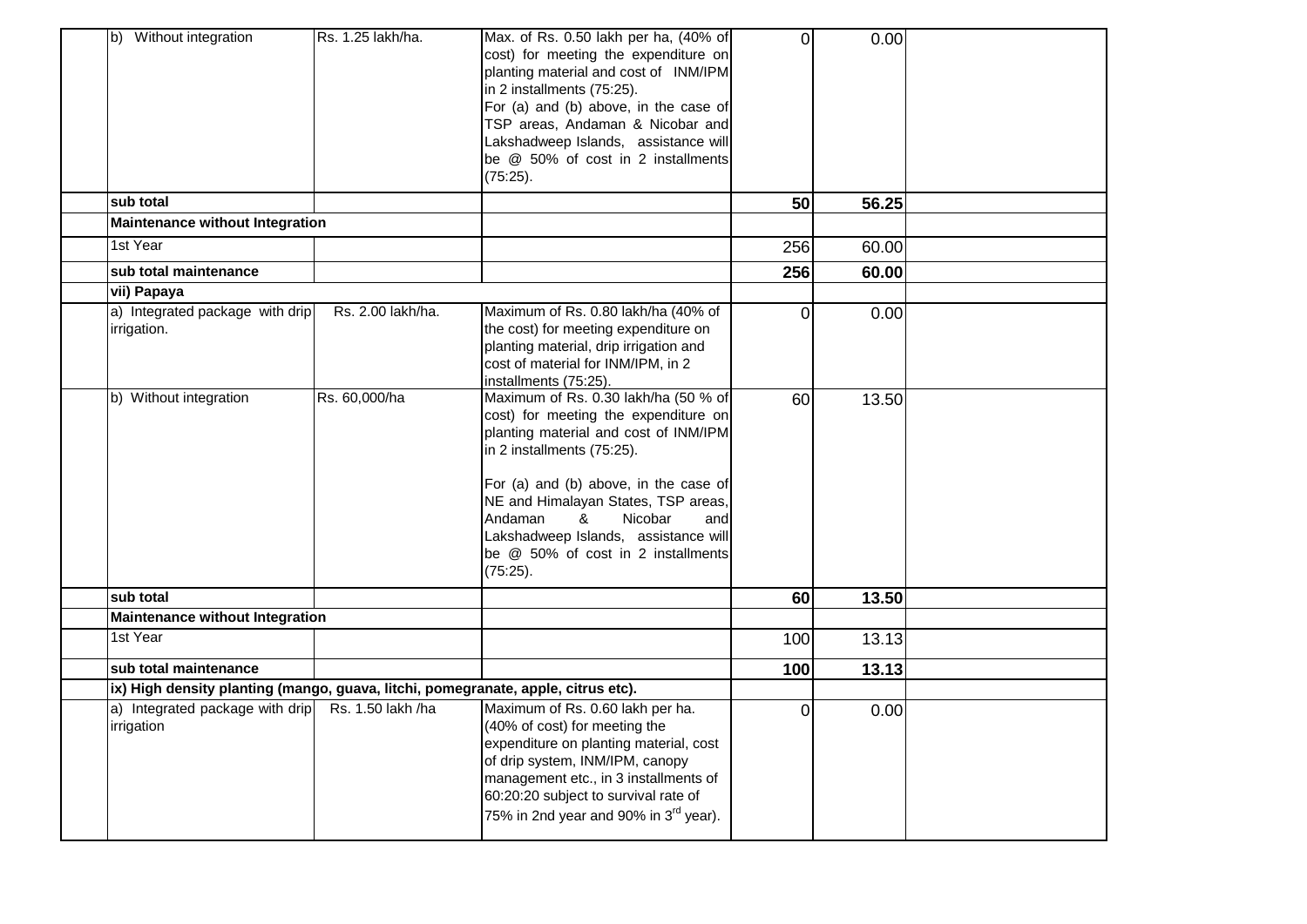|                  | b) Without Integration- Orange, Rs. 1.00 lakh/ha.<br>Assam Lemon and Litchi |                                                      | Maximum of Rs. 0.40 lakh/ha (40% of<br>the cost) for meeting the expenditure<br>on planting material and cost of<br>INM/IPM in 3 installments (60:20:20).<br>For (a) and (b) above, in the case of<br>TSP areas, Andaman & Nicobar and<br>Lakshadweep Islands, assistance will<br>be @ 50% of cost in 3 installments of<br>60:20:20 subject to survival rate of<br>75% in 2nd year and 90% in 3rd year) | 187            | 56.10  |  |
|------------------|-----------------------------------------------------------------------------|------------------------------------------------------|---------------------------------------------------------------------------------------------------------------------------------------------------------------------------------------------------------------------------------------------------------------------------------------------------------------------------------------------------------------------------------------------------------|----------------|--------|--|
|                  | sub total                                                                   |                                                      |                                                                                                                                                                                                                                                                                                                                                                                                         | 187            | 56.10  |  |
|                  | <b>Maintenance without Integration</b>                                      |                                                      |                                                                                                                                                                                                                                                                                                                                                                                                         |                |        |  |
|                  | 1st Year                                                                    |                                                      |                                                                                                                                                                                                                                                                                                                                                                                                         | 1650           | 198.00 |  |
|                  | 2nd Year                                                                    |                                                      |                                                                                                                                                                                                                                                                                                                                                                                                         | 195            | 23.40  |  |
|                  | sub total maintenance                                                       |                                                      |                                                                                                                                                                                                                                                                                                                                                                                                         | 1845           | 221.40 |  |
|                  | (b) Fruit crops other than cost intensive crops using normal spacing        |                                                      |                                                                                                                                                                                                                                                                                                                                                                                                         |                |        |  |
|                  | a) Integrated package with drip $\vert$ Rs. 1.00 lakh/ha<br>irrigation      |                                                      | Maximum of Rs. 0.40 lakh/ ha. (40% of<br>cost) for meeting the expenditure on<br>planting material, cost of drip system,<br>INM/IPM, canopy management etc in 3<br>installments of 60:20:20 subject to<br>survival rate of 75% in 2nd year & 90%<br>in 3rd year for perennial crops and for<br>non perennial crops in 2 installments<br>of 75:25.                                                       | 0              | 0.00   |  |
|                  | b) Without Integration                                                      | Rs. 60,000/ha                                        | Maximum of Rs. 0.30 lakh/ha (50 % of<br>cost) for meeting the expenditure on<br>planting material and cost of INM/IPM<br>in 3 installments of 60:20:20.                                                                                                                                                                                                                                                 | 0              | 0.00   |  |
|                  | sub total                                                                   |                                                      |                                                                                                                                                                                                                                                                                                                                                                                                         | $\mathbf 0$    | 0.00   |  |
|                  | <b>Maintenance without Integration</b>                                      |                                                      |                                                                                                                                                                                                                                                                                                                                                                                                         |                |        |  |
|                  | 1st Year                                                                    |                                                      |                                                                                                                                                                                                                                                                                                                                                                                                         | 0              | 0.00   |  |
|                  | 2nd Year                                                                    |                                                      |                                                                                                                                                                                                                                                                                                                                                                                                         | 135            | 8.10   |  |
|                  | sub total maintenance                                                       |                                                      |                                                                                                                                                                                                                                                                                                                                                                                                         | 135.00         | 8.10   |  |
|                  |                                                                             | Vegetable (For maximum area of 2 ha per beneficiary) |                                                                                                                                                                                                                                                                                                                                                                                                         |                |        |  |
|                  | <b>Hybrid</b>                                                               | Rs.50,000/ha                                         | 40% of cost in general areas                                                                                                                                                                                                                                                                                                                                                                            | 100            | 25.00  |  |
|                  | Sub-total                                                                   |                                                      |                                                                                                                                                                                                                                                                                                                                                                                                         | 100            | 25.00  |  |
| $\boldsymbol{4}$ | Spices (For a maximum area of 4 ha per beneficiary)                         |                                                      |                                                                                                                                                                                                                                                                                                                                                                                                         |                |        |  |
|                  | Seed spice                                                                  | Rs.30,000/ha                                         | Maximum of Rs. 12,000/- per ha. (40%<br>of cost) for meeting the expenditure on<br>planting material and cost of material<br>for INM/IPM etc).                                                                                                                                                                                                                                                          | $\overline{0}$ | 0.00   |  |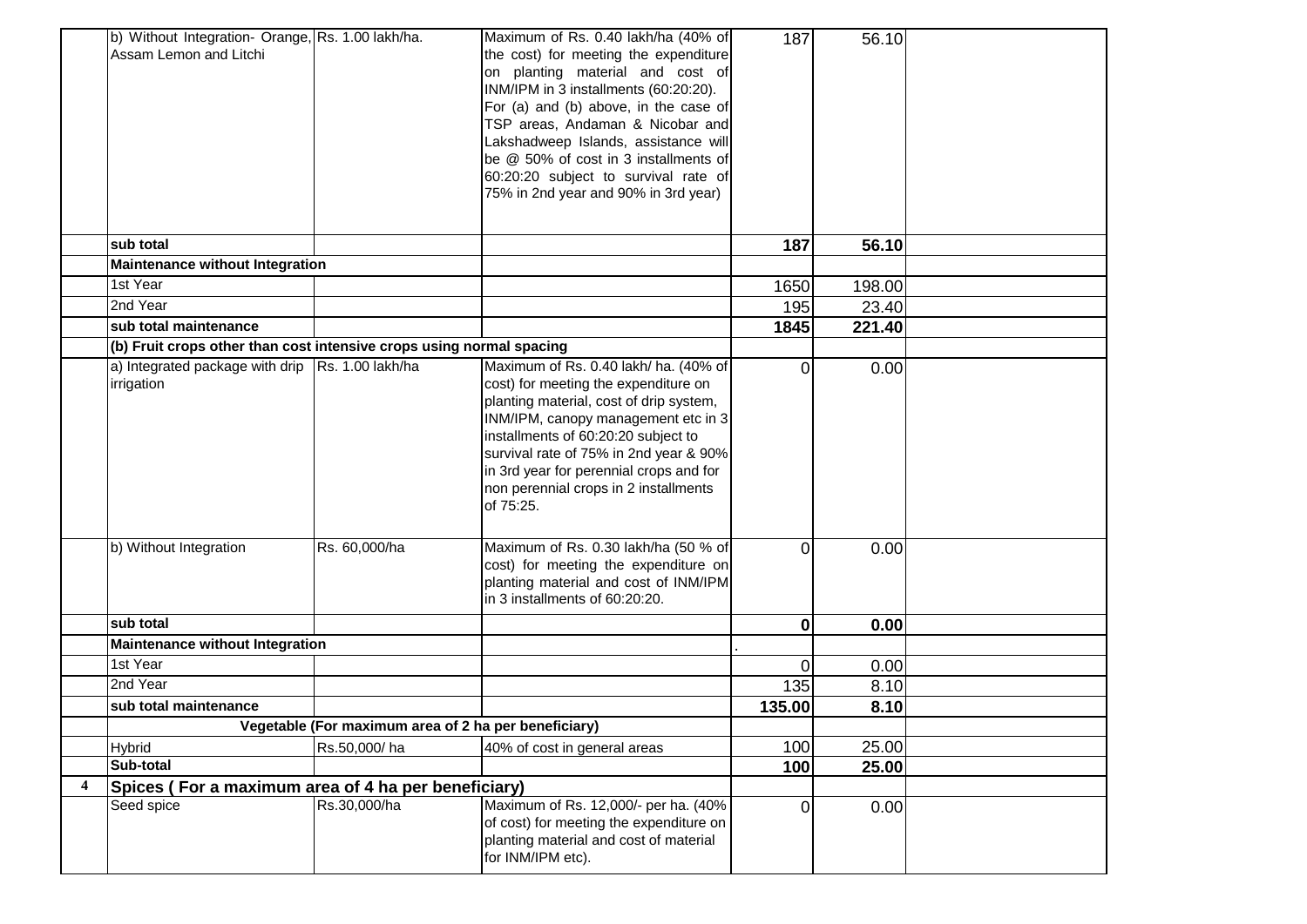|   | <b>Rhizomatic Spices</b>                                                               | Rs.30,000/ha         | Maximum of Rs. 12,000/- per ha. (40%<br>of cost) for meeting the expenditure on<br>planting material and cost of material<br>for INM/IPM etc).                                                                                                                                     | 3000   | 450.00 |                                                         |
|---|----------------------------------------------------------------------------------------|----------------------|------------------------------------------------------------------------------------------------------------------------------------------------------------------------------------------------------------------------------------------------------------------------------------|--------|--------|---------------------------------------------------------|
|   | <b>Perennial spices</b><br>(black pepper)                                              | Rs. 50,000/ha        | Maximum of Rs. 20,000/- per ha<br>(@40% of cost) for meeting the<br>expenditure on planting material and<br>cost of material for INM/IPM etc.<br>For (i) and (ii) above, in the case of<br>TSP areas, Andaman and<br>Lakshadweep Islands, assistance will<br>be $@$ 50% of cost.   | 0      | 0.00   |                                                         |
|   | Sub-total                                                                              |                      |                                                                                                                                                                                                                                                                                    | 3000   | 450.00 |                                                         |
|   | Plantation crops (For a maximum area of 4 ha per beneficiary)                          |                      |                                                                                                                                                                                                                                                                                    |        |        |                                                         |
|   |                                                                                        | Maintenance I year   |                                                                                                                                                                                                                                                                                    |        |        |                                                         |
|   | Cashew                                                                                 | Rs. 40,000ha         | Maximum of Rs. 20,000/- per ha (50%<br>of cost for meeting the expenditure on<br>planting material and cost of material<br>for INM/IPM etc) in 3 installments of<br>60:20:20 subject to survival rate of<br>75% in second year and 90% in third<br>year for a maximum area of 4 ha | 150    | 6.00   |                                                         |
|   | sub total maintenance                                                                  |                      |                                                                                                                                                                                                                                                                                    | 150.00 | 6.00   |                                                         |
|   |                                                                                        | Maintenance II year  |                                                                                                                                                                                                                                                                                    |        |        |                                                         |
|   | Cashew                                                                                 | do                   | do                                                                                                                                                                                                                                                                                 | 295.0  | 11.80  |                                                         |
|   | Cocoa                                                                                  | do                   | do                                                                                                                                                                                                                                                                                 | 0.0    | 0.00   |                                                         |
|   | sub total maintenance                                                                  |                      |                                                                                                                                                                                                                                                                                    | 295.0  | 11.80  |                                                         |
|   | <b>Grand Total Area Exp.</b>                                                           |                      |                                                                                                                                                                                                                                                                                    | 3682   | 742.26 |                                                         |
|   | <b>Grand Total Maintenance</b>                                                         |                      |                                                                                                                                                                                                                                                                                    | 3751   | 450.46 |                                                         |
|   | <b>Mushrooms</b>                                                                       |                      |                                                                                                                                                                                                                                                                                    |        |        |                                                         |
|   | <b>Production unit</b>                                                                 |                      |                                                                                                                                                                                                                                                                                    |        |        |                                                         |
|   | <b>Public Sector</b>                                                                   | Rs. 20.00 lakh/ unit | 100% of the cost.                                                                                                                                                                                                                                                                  | 0.0    | 0.00   |                                                         |
|   | <b>Private Sector</b>                                                                  | Rs. 20.00 lakh/ unit | 40% of cost for private sector, for<br>meeting<br>the<br>expenditure<br>on<br>infrastructure, as credit linked back<br>ended subsidy.                                                                                                                                              | 1.0    | 8.00   |                                                         |
|   | <b>Sub-total Mushroom</b>                                                              |                      |                                                                                                                                                                                                                                                                                    | 1.00   | 8.00   |                                                         |
| 5 | Rejuvenation/replacement of<br>senile plantation including<br>Canopy management. Mango | Rs. 40,000/ha        | 50% of the total cost subject to a<br>maximum of Rs. 20,000/ha limited to<br>two ha per beneficiary.                                                                                                                                                                               | 300    |        | 60.00 To be implemented as per guidelines<br>circulated |
|   | Sub-total                                                                              |                      |                                                                                                                                                                                                                                                                                    | 300    | 60.00  |                                                         |
|   | <b>Creation of Water resources</b>                                                     |                      |                                                                                                                                                                                                                                                                                    |        |        |                                                         |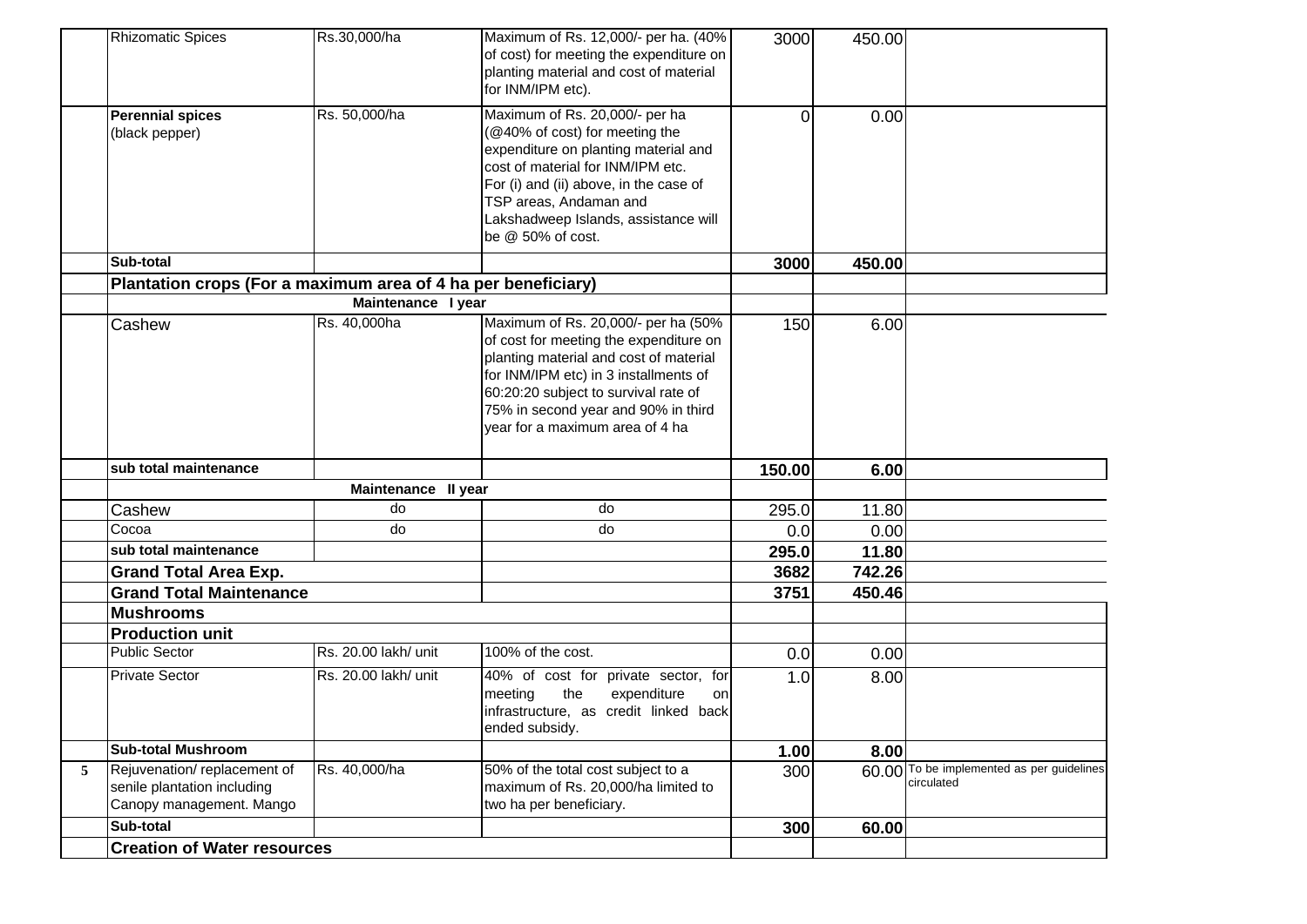| Plain areas<br>Rs. 1.50 lakh/unit in plain 50% of cost. Maintenance to be<br>areas and<br>Rs. 1.80 lakh/unit in hilly 50% of cost. Maintenance to be<br>Hilly areas.<br>areas<br>Sub-total<br><b>Protected cultivation (Area in hectare)</b><br>a) Green House structure<br>(b) Naturally ventilated system<br>(i) Tubular structur<br>Rs. 1060/Sq.m (up to 50% of the cost limited to 4000 Sq.m<br>area 500 Sq. m)<br>per beneficiary.<br>c) Plastic Mulching<br><b>Plastic Mulching</b><br>Rs. 32,000/ha<br>beneficiary.<br><b>Plastic Mulching</b><br>Rs. 36,800/ha for hilly<br>beneficiary.<br>areas<br><b>Plastic Tunnels</b><br>Rs. 60/Sq.m<br>beneficiary.<br><b>Plastic Tunnels</b><br>Rs.75/Sq.m for hilly<br>beneficiary.<br>areas.<br>Rs.35/- per Sq.m<br>e) Anti Bird/Anti Hail Nets<br>beneficiary.<br>f) Cost of planting material &<br>Rs.140/Sq. m<br>cultivation of high value<br>beneficiary.<br>vegetables grown in poly<br>house<br>g) Cost of planting material &<br>Rs. 700/Sq.m<br>cultivation of Orchid &<br>beneficiary.<br>Anthurium under poly<br>house/shade net house.<br>h) Cost of planting material &<br>Rs. 610/Sq.m | ensured by the beneficiary.<br>ensured by the beneficiary.<br>50% of the total cost limited to 2 ha per<br>50% of the total cost limited to 2 ha per<br>50% of cost limited 1000 sq. m per<br>50% of cost limited 1000 sq. m per<br>50% of cost limited to 5000 Sq.m per<br>50% of cost limited to 4000 Sq.m per<br>50% of cost limited to 4000 Sq. m per | 500<br>$\overline{0}$<br>500<br>8.68<br>450<br>50<br>15<br>5<br>$\mathbf{1}$ | 375.0<br>0.00<br>375.00<br>529.05<br>72.00<br>0.00<br>150.00<br>0.00<br>26.25<br>35.00 |  |
|--------------------------------------------------------------------------------------------------------------------------------------------------------------------------------------------------------------------------------------------------------------------------------------------------------------------------------------------------------------------------------------------------------------------------------------------------------------------------------------------------------------------------------------------------------------------------------------------------------------------------------------------------------------------------------------------------------------------------------------------------------------------------------------------------------------------------------------------------------------------------------------------------------------------------------------------------------------------------------------------------------------------------------------------------------------------------------------------------------------------------------------------------------|-----------------------------------------------------------------------------------------------------------------------------------------------------------------------------------------------------------------------------------------------------------------------------------------------------------------------------------------------------------|------------------------------------------------------------------------------|----------------------------------------------------------------------------------------|--|
|                                                                                                                                                                                                                                                                                                                                                                                                                                                                                                                                                                                                                                                                                                                                                                                                                                                                                                                                                                                                                                                                                                                                                        |                                                                                                                                                                                                                                                                                                                                                           |                                                                              |                                                                                        |  |
| $5\overline{)}$                                                                                                                                                                                                                                                                                                                                                                                                                                                                                                                                                                                                                                                                                                                                                                                                                                                                                                                                                                                                                                                                                                                                        |                                                                                                                                                                                                                                                                                                                                                           |                                                                              |                                                                                        |  |
|                                                                                                                                                                                                                                                                                                                                                                                                                                                                                                                                                                                                                                                                                                                                                                                                                                                                                                                                                                                                                                                                                                                                                        |                                                                                                                                                                                                                                                                                                                                                           |                                                                              |                                                                                        |  |
|                                                                                                                                                                                                                                                                                                                                                                                                                                                                                                                                                                                                                                                                                                                                                                                                                                                                                                                                                                                                                                                                                                                                                        |                                                                                                                                                                                                                                                                                                                                                           |                                                                              |                                                                                        |  |
|                                                                                                                                                                                                                                                                                                                                                                                                                                                                                                                                                                                                                                                                                                                                                                                                                                                                                                                                                                                                                                                                                                                                                        |                                                                                                                                                                                                                                                                                                                                                           |                                                                              |                                                                                        |  |
|                                                                                                                                                                                                                                                                                                                                                                                                                                                                                                                                                                                                                                                                                                                                                                                                                                                                                                                                                                                                                                                                                                                                                        |                                                                                                                                                                                                                                                                                                                                                           |                                                                              |                                                                                        |  |
|                                                                                                                                                                                                                                                                                                                                                                                                                                                                                                                                                                                                                                                                                                                                                                                                                                                                                                                                                                                                                                                                                                                                                        |                                                                                                                                                                                                                                                                                                                                                           |                                                                              |                                                                                        |  |
|                                                                                                                                                                                                                                                                                                                                                                                                                                                                                                                                                                                                                                                                                                                                                                                                                                                                                                                                                                                                                                                                                                                                                        |                                                                                                                                                                                                                                                                                                                                                           |                                                                              |                                                                                        |  |
|                                                                                                                                                                                                                                                                                                                                                                                                                                                                                                                                                                                                                                                                                                                                                                                                                                                                                                                                                                                                                                                                                                                                                        |                                                                                                                                                                                                                                                                                                                                                           |                                                                              |                                                                                        |  |
|                                                                                                                                                                                                                                                                                                                                                                                                                                                                                                                                                                                                                                                                                                                                                                                                                                                                                                                                                                                                                                                                                                                                                        |                                                                                                                                                                                                                                                                                                                                                           |                                                                              |                                                                                        |  |
|                                                                                                                                                                                                                                                                                                                                                                                                                                                                                                                                                                                                                                                                                                                                                                                                                                                                                                                                                                                                                                                                                                                                                        |                                                                                                                                                                                                                                                                                                                                                           |                                                                              |                                                                                        |  |
|                                                                                                                                                                                                                                                                                                                                                                                                                                                                                                                                                                                                                                                                                                                                                                                                                                                                                                                                                                                                                                                                                                                                                        |                                                                                                                                                                                                                                                                                                                                                           |                                                                              |                                                                                        |  |
|                                                                                                                                                                                                                                                                                                                                                                                                                                                                                                                                                                                                                                                                                                                                                                                                                                                                                                                                                                                                                                                                                                                                                        |                                                                                                                                                                                                                                                                                                                                                           |                                                                              |                                                                                        |  |
|                                                                                                                                                                                                                                                                                                                                                                                                                                                                                                                                                                                                                                                                                                                                                                                                                                                                                                                                                                                                                                                                                                                                                        |                                                                                                                                                                                                                                                                                                                                                           |                                                                              |                                                                                        |  |
|                                                                                                                                                                                                                                                                                                                                                                                                                                                                                                                                                                                                                                                                                                                                                                                                                                                                                                                                                                                                                                                                                                                                                        |                                                                                                                                                                                                                                                                                                                                                           |                                                                              | 35.00                                                                                  |  |
| cultivation of Carnation &<br>beneficiary.<br>Gerbera under poly<br>house/shade net house.                                                                                                                                                                                                                                                                                                                                                                                                                                                                                                                                                                                                                                                                                                                                                                                                                                                                                                                                                                                                                                                             | 50% of cost limited to 4000 Sq. m per                                                                                                                                                                                                                                                                                                                     | $\overline{0}$                                                               | 0.00                                                                                   |  |
| i) Cost of planting material &<br>Rs. 426/Sq.m<br>cultivation of Rose and lilum<br>beneficiary.<br>under poly house/shade net<br>house                                                                                                                                                                                                                                                                                                                                                                                                                                                                                                                                                                                                                                                                                                                                                                                                                                                                                                                                                                                                                 | 50% of cost limited to 4000 Sq. m per                                                                                                                                                                                                                                                                                                                     | 1.0                                                                          | 21.30                                                                                  |  |
| Sub-total protected cultivation                                                                                                                                                                                                                                                                                                                                                                                                                                                                                                                                                                                                                                                                                                                                                                                                                                                                                                                                                                                                                                                                                                                        |                                                                                                                                                                                                                                                                                                                                                           | 530.68                                                                       | 868.60                                                                                 |  |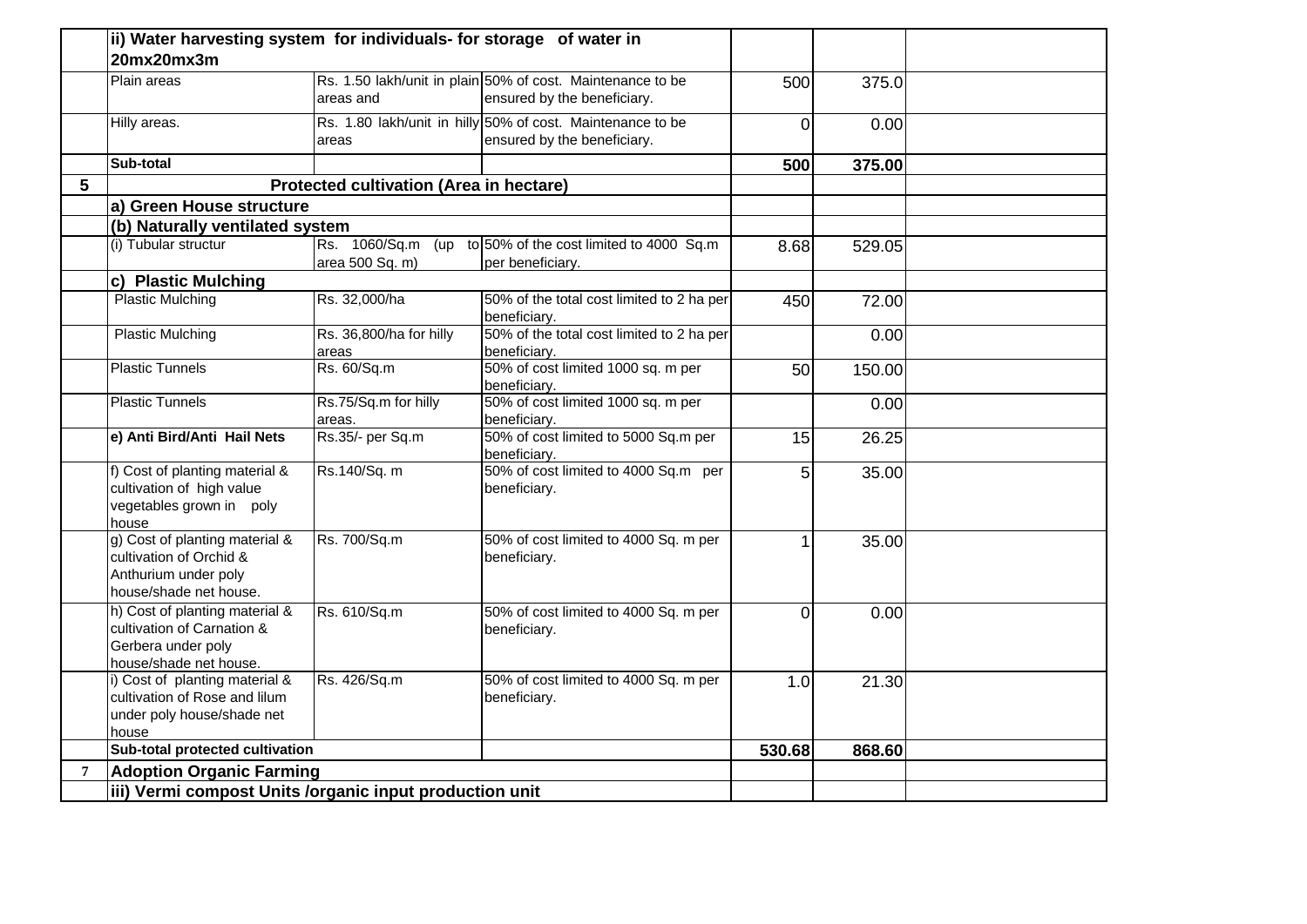|              | i) Vermi compost Units                                                                                   | Rs.1.00.000/ unit for<br>permanent structure and<br>Rs. 16,000/unit for HDPE<br>Vermibed. | 50% of cost conforming to the size of<br>the unit of 30'x8'x2.5' dimension of<br>permanent structure to be<br>administered on pro-rata basis. 50% of<br>cost conforming to the size of 96 cft<br>(12'x4'x2') and IS 15907:2010 to be  | ΩI      | 0.00   |                                                                                              |
|--------------|----------------------------------------------------------------------------------------------------------|-------------------------------------------------------------------------------------------|---------------------------------------------------------------------------------------------------------------------------------------------------------------------------------------------------------------------------------------|---------|--------|----------------------------------------------------------------------------------------------|
|              |                                                                                                          |                                                                                           | administered on pro-rata basis.                                                                                                                                                                                                       |         |        |                                                                                              |
|              | ii) Vermibeds                                                                                            | do                                                                                        | do                                                                                                                                                                                                                                    | 4375    |        | 350.00 Designs para meter of HDPE beds<br>will conformer to BIS standards (IS<br>15907:2010) |
|              | Sub-total                                                                                                |                                                                                           |                                                                                                                                                                                                                                       | 4375.00 | 350.00 |                                                                                              |
|              | <b>Certification for Good</b><br><b>Agricultural Practices (GAP),</b><br><b>Including infrastructure</b> | Rs. 10,000/ha                                                                             | 50% of the cost for maximum of<br>4ha/beneficiary.                                                                                                                                                                                    | 0       | 0.00   |                                                                                              |
|              | <b>Centre of Excellence for</b><br><b>Horticulture</b>                                                   | Rs.1000.00 lakh/ centre                                                                   | 100% of cost to public sector. This<br>can be established through bi-<br>lateral co-operation also.                                                                                                                                   | 0       | 0.00   |                                                                                              |
| 8            | Pollination support through beekeeping                                                                   |                                                                                           |                                                                                                                                                                                                                                       |         |        |                                                                                              |
|              | Honey bee colony                                                                                         | Rs.2000/colony of 8<br>frames                                                             | 40% of cost limited to 50 colonies /<br>beneficiary.                                                                                                                                                                                  | 20000   | 160.00 |                                                                                              |
|              | Hives                                                                                                    | Rs 2000/ per hive.                                                                        | 40% of cost limited to 50 colonies /<br>beneficiary.                                                                                                                                                                                  | ΩI      | 0.00   |                                                                                              |
|              | Equipment including honey<br>extractor (4 frame), food grade<br>container (30 kg), net, etc.             | Rs. 20,000/set                                                                            | 40% of the cost limited to one set per<br>beneficiary.                                                                                                                                                                                | 1000    | 80.00  |                                                                                              |
|              | Sub-total                                                                                                |                                                                                           |                                                                                                                                                                                                                                       | 20000   | 240.00 |                                                                                              |
| $\mathbf{Q}$ | <b>Horticulture Mechanization</b>                                                                        |                                                                                           |                                                                                                                                                                                                                                       |         |        |                                                                                              |
|              | ii) Power Tiller                                                                                         |                                                                                           |                                                                                                                                                                                                                                       |         |        |                                                                                              |
|              | a) Power tiller (below 8 BHP)                                                                            | 1.00 lakh per unit                                                                        | Subject to a maximum of Rs.0.40<br>lakh/unit for general category farmers,<br>and in the case if SC, ST, Small &<br>Marginal farmers, women farmers and<br>beneficiaries in NE states, subject of a<br>maximum of Rs. 0.50 lakh/unit. | ΩI      | 0.00   |                                                                                              |
|              | b) Power tiller (8 BHP & above)                                                                          | 1.50 lakh per unit                                                                        | Subject to a maximum of Rs.0.60<br>lakh/unit for general category farmers,<br>and in the case if SC. ST. Small &<br>Marginal farmers, women farmers and<br>beneficiaries in NE states, subject of a<br>maximum of Rs. 0.75 lakh/unit. | 70      | 52.50  |                                                                                              |
|              | Sub-total                                                                                                |                                                                                           |                                                                                                                                                                                                                                       | 70      | 52.50  |                                                                                              |
|              | <b>Technology Dissemination</b><br>through demonstration/ Front<br>Line Demonstration (FLD)              | Rs. 25.00 lakh                                                                            | 75 % of cost in farmers' field and<br>100% of cost in farms belonging to<br>Public Sector, SAUs etc. No change                                                                                                                        | 180     |        | 180.00 Project to be submitted                                                               |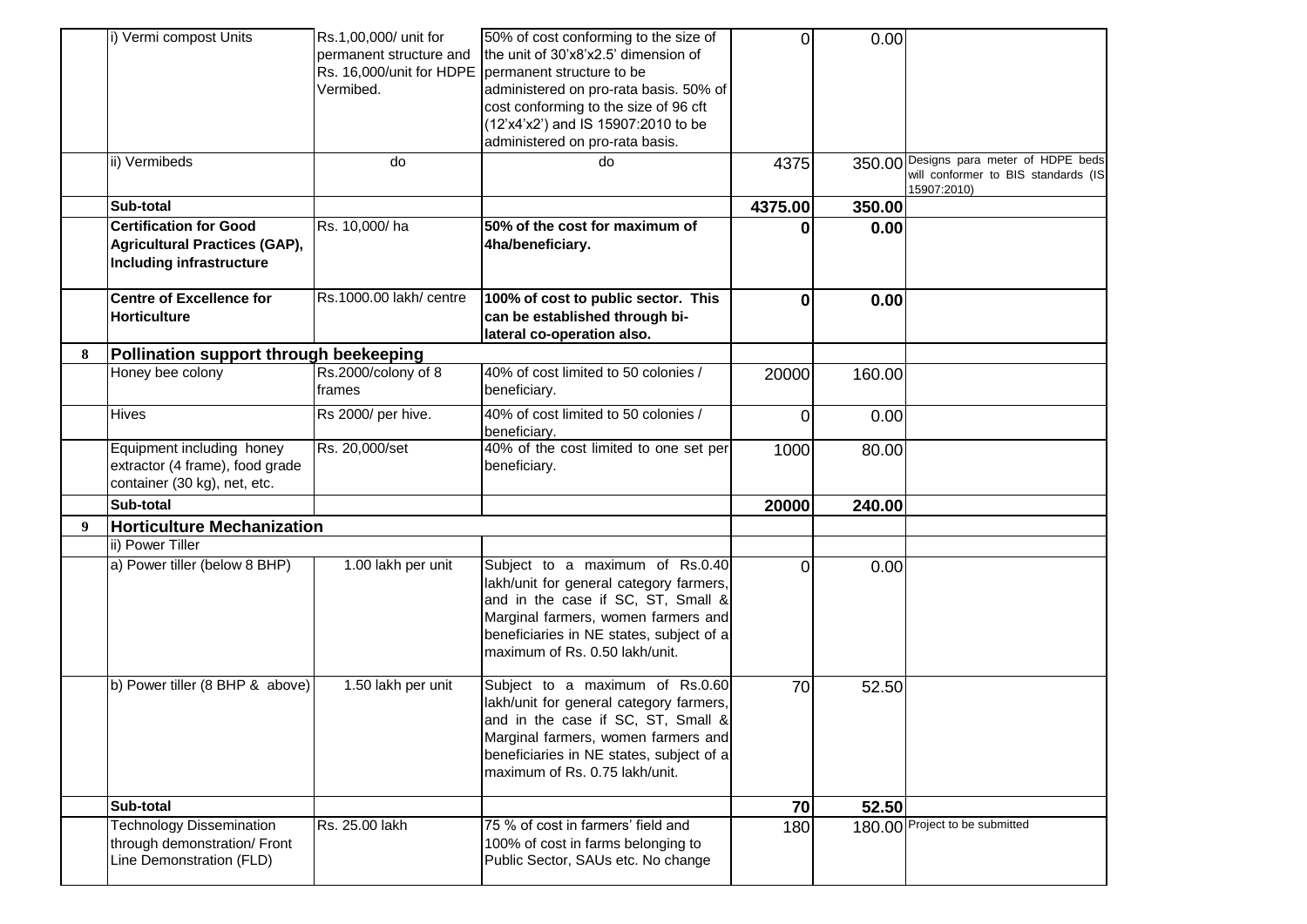| 10 | Human Resource Development (HRD)                                                                                                                          |                                                                 |                                                                                                                                                              |      |        |                                                                                                                                              |
|----|-----------------------------------------------------------------------------------------------------------------------------------------------------------|-----------------------------------------------------------------|--------------------------------------------------------------------------------------------------------------------------------------------------------------|------|--------|----------------------------------------------------------------------------------------------------------------------------------------------|
|    |                                                                                                                                                           | <b>Training of farmers</b>                                      |                                                                                                                                                              |      |        |                                                                                                                                              |
|    | Within the State                                                                                                                                          | Rs. 1000/day per farmer<br>including transport                  | 100% of the cost.                                                                                                                                            | 6000 | 180.00 |                                                                                                                                              |
|    | Outside the state                                                                                                                                         | Project based as per<br>actual.                                 | 100% of the cost.                                                                                                                                            | 0    | 0.00   |                                                                                                                                              |
|    |                                                                                                                                                           | (e) Exposure visit of farmers                                   |                                                                                                                                                              |      |        |                                                                                                                                              |
|    | Outside the State                                                                                                                                         | Project based as per<br>actual.                                 | 100% of the cost.                                                                                                                                            | 200  |        | 12.00 Project to be submitted                                                                                                                |
|    |                                                                                                                                                           |                                                                 | Training / study tour of technical staff/ field functionaries                                                                                                |      |        |                                                                                                                                              |
|    | Within the State                                                                                                                                          | Rs.300/day per<br>participant plus TA/DA,<br>as admissible      | 100% of the cost.                                                                                                                                            |      | 0.00   |                                                                                                                                              |
|    | Study tour to progressive<br>States/ units (group of<br>minimum 5 participants)                                                                           | Rs.800/day per<br>participant plus TA/DA,<br>as admissible      | 100% of the cost.                                                                                                                                            | 40   | 10.00  |                                                                                                                                              |
|    | Outside India                                                                                                                                             |                                                                 | Rs. 6.00 lakh / participant 100% of the cost on actual basis.                                                                                                | 10   |        | 60.00 Project to be submitted                                                                                                                |
|    | Sub-total                                                                                                                                                 |                                                                 |                                                                                                                                                              | 6250 | 262.00 |                                                                                                                                              |
| 11 |                                                                                                                                                           | <b>INTEGRATED POST HARVEST MANAGEMENT</b>                       |                                                                                                                                                              |      |        |                                                                                                                                              |
|    | Pack house / On farm<br>collection & storage unit                                                                                                         | Rs. 4.00 lakh/unit with<br>size of 9Mx6M                        | 50% of the capital cost.                                                                                                                                     | 100  |        | 200.00 Minutes of SLEC meeting to be<br>submitted along with details of<br>beneficiareis, locaiton, etc to<br>facilitate release of funds.   |
|    |                                                                                                                                                           | <b>Cold Storage (Construction, Expansion and Modernisation)</b> |                                                                                                                                                              |      |        |                                                                                                                                              |
|    | i) Cold storage units Type 1 -<br>basic mezzanine structure with 5,000 MT capacity)<br>large chamber (of >250 MT)<br>type with single temperature<br>zone | Rs. 8,000/MT, (max                                              | Credit linked back-ended subsidy @<br>35% of the cost of project in general<br>areas and 50% of cost in case Hilly &<br>Scheduled areas, per beneficiary.    |      | 140.00 |                                                                                                                                              |
|    | <b>Preservation unit (low cost)</b>                                                                                                                       | Rs. 2.00 lakh/unit                                              | 50% of the total cost.                                                                                                                                       | 68   | 68.00  |                                                                                                                                              |
|    | <b>Primary/ Mobile / Minimal</b><br>processing unit                                                                                                       | Rs. 25.00 lakh/unit.                                            | Credit linked back-ended subsidy @<br>40% of the capital cost of project in<br>general areas and 55% in case of Hilly<br>& Scheduled areas, per beneficiary. | 2    |        | 20.00 Project to be submitted                                                                                                                |
|    | Low cost onion storage<br>structure (25 MT)                                                                                                               | Rs. 1.75 lakh/per unit                                          | 50% of the total cost.                                                                                                                                       | 100  |        | 87.50 Minutes of SLEC meeting to be<br>submitted along with details of<br>beneficiareis, locaiton,<br>etc to<br>facilitate release of funds. |
|    | Sub-total                                                                                                                                                 |                                                                 |                                                                                                                                                              | 271  | 515.50 |                                                                                                                                              |
| 12 |                                                                                                                                                           |                                                                 | <b>ESTABLISHMENT OF MARKETING INFRASTRUCTURE FOR</b>                                                                                                         |      |        |                                                                                                                                              |
|    | Rural Markets/ Apni<br>mandies/Direct markets                                                                                                             | Rs. 25.00 lakh                                                  | Credit linked back-ended subsidy @<br>40% of the capital cost of project in<br>general areas and 55% in case of Hilly<br>& Scheduled areas, per beneficiary. | 21   |        | 78.75 Including liabilities MM-III for the year<br>2013-14.                                                                                  |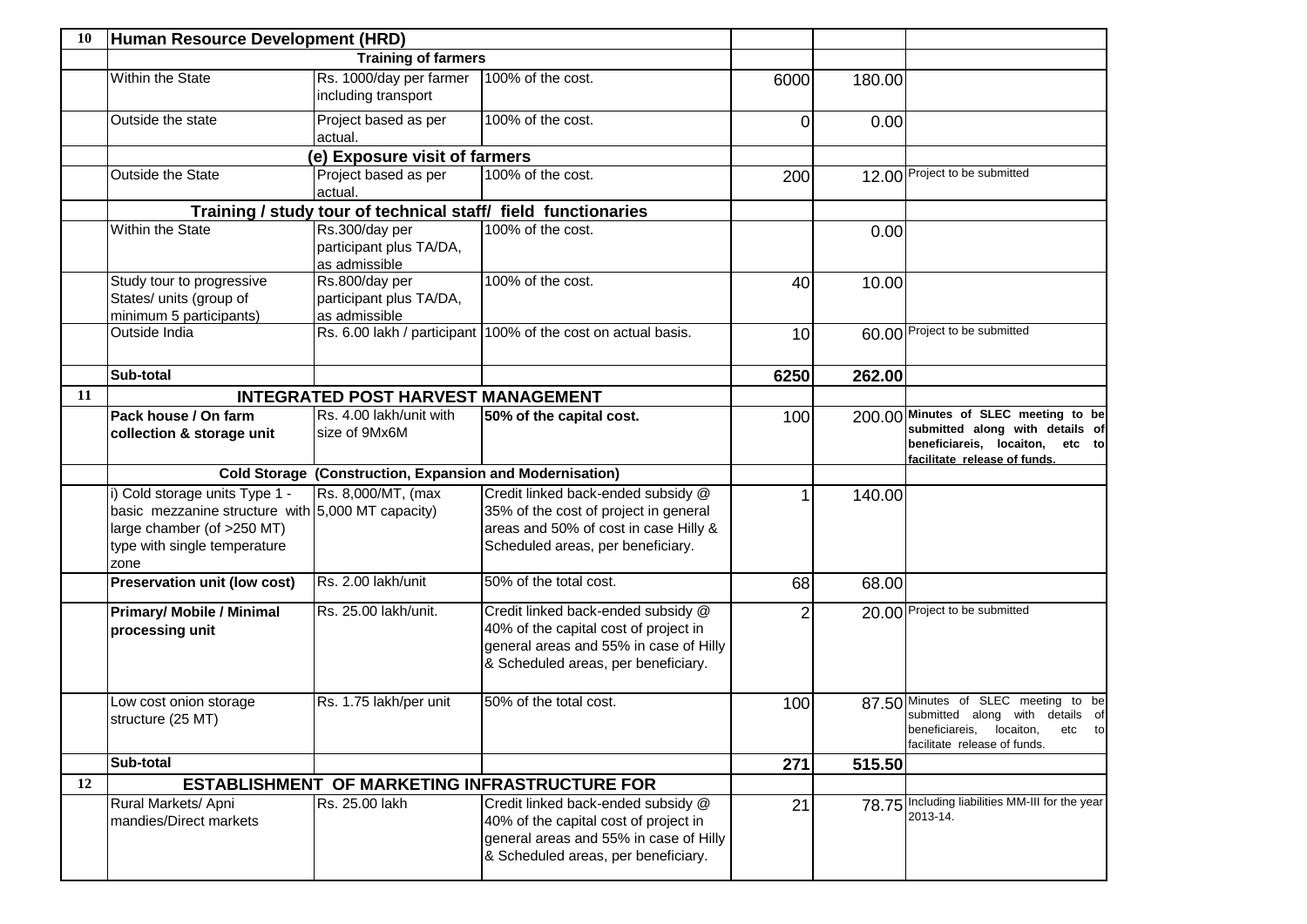|    | Sub-total                                                                                                                                                                          |                                                                                                                            |                                                                                                                                                                  | 21.00    | 78.75  |                                                                                                                                        |
|----|------------------------------------------------------------------------------------------------------------------------------------------------------------------------------------|----------------------------------------------------------------------------------------------------------------------------|------------------------------------------------------------------------------------------------------------------------------------------------------------------|----------|--------|----------------------------------------------------------------------------------------------------------------------------------------|
|    | <b>Functional Infrastructure for:</b>                                                                                                                                              |                                                                                                                            |                                                                                                                                                                  |          |        |                                                                                                                                        |
|    | Collection, sorting/ grading,<br>packing units etc.                                                                                                                                | Rs.15.00 lakh                                                                                                              | Credit linked back-ended subsidy @<br>40% of the capital cost of project in<br>general areas and 55 % in case of<br>Hilly & Scheduled areas, per<br>beneficiary. | 2.00     | 12.00  |                                                                                                                                        |
|    | Sub-total                                                                                                                                                                          |                                                                                                                            |                                                                                                                                                                  | 2.00     | 12.00  |                                                                                                                                        |
| 13 |                                                                                                                                                                                    | <b>Mission Management</b>                                                                                                  |                                                                                                                                                                  |          |        |                                                                                                                                        |
|    | State & Districts Mission Offices 5% of total annual<br>and implementing agencies for<br>administrative expenses,<br>project, preparation,<br>computerization, contingency<br>etc. | expenditure on the basis<br>of appraised needs to<br><b>State Horticulture Mission</b><br>(SHM) / implementing<br>Agencies | 100% assistance.                                                                                                                                                 |          | 189.11 |                                                                                                                                        |
|    | Institutional Strengthening,<br>hire/purchase of vehicles,<br>hardware/software                                                                                                    | Project based                                                                                                              | 100% assistance.                                                                                                                                                 | 0        |        | 18.00 Project to be submitted                                                                                                          |
|    | Seminars, conferences, workshops, exhibitions, Kisan<br>Mela, horticulture shows, honey festivals etc.                                                                             |                                                                                                                            |                                                                                                                                                                  |          |        | Minutes of SLEC meeting to be<br>submitted along with details of<br>beneficiareis, locaiton,<br>etc to<br>facilitate release of funds. |
|    | International level                                                                                                                                                                | Rs. 7.50 lakh per event.                                                                                                   | 100% of cost per event of 4 days, on<br>pro rata basis.                                                                                                          | 1        | 7.50   |                                                                                                                                        |
|    | National level                                                                                                                                                                     | Rs. 5.00 lakh per event.                                                                                                   | 100% of cost per event of two days.                                                                                                                              | $\Omega$ | 0.00   |                                                                                                                                        |
|    | State level                                                                                                                                                                        | Rs. 3.00 lakh / event                                                                                                      | 100% assistance subject to a<br>maximum of Rs.3.00 lakh per event of<br>two days.                                                                                | 3        | 9.00   |                                                                                                                                        |
|    | <b>District level</b>                                                                                                                                                              | Rs. 2.00 lakh / event                                                                                                      | 100% assistance subject to a<br>maximum of Rs.2.00 lakh per event of<br>two days.                                                                                | 26       | 52.00  |                                                                                                                                        |
|    | Information dissemination<br>through publicity, printed<br>literature etc and local<br>advertisements                                                                              | Rs. 0.40 lakh/block                                                                                                        | 100% of cost.                                                                                                                                                    | 100      | 40.00  |                                                                                                                                        |
|    | Development of technology<br>packages in electronic form to<br>be shared through IT network                                                                                        | Rs. 1.00 lakh/ district                                                                                                    | 100% of Cost                                                                                                                                                     | ΩI       | 0.00   |                                                                                                                                        |